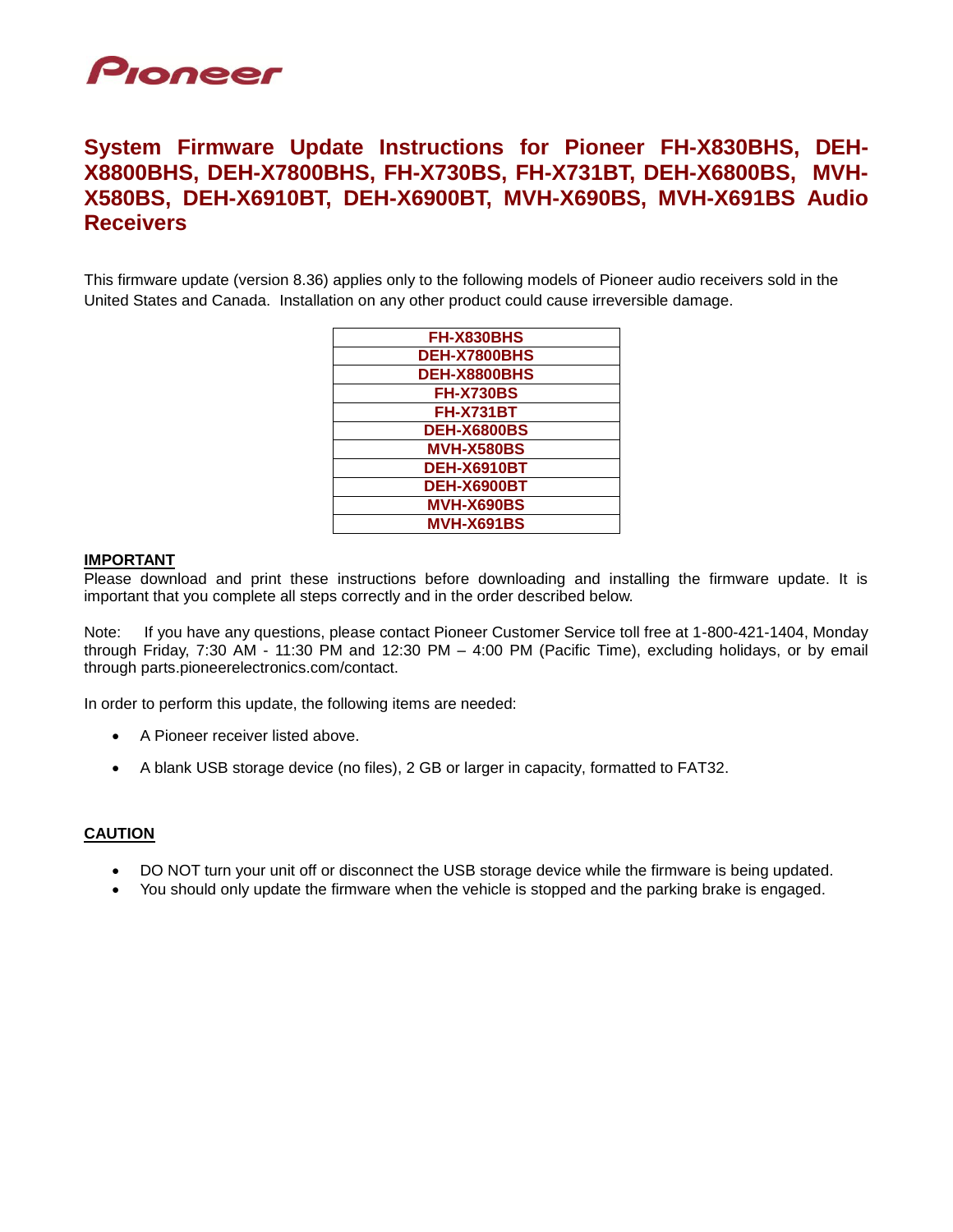

### **Checking the firmware version**

First, check if the firmware of your unit needs to be updated by checking the version number of the firmware.

## **PROCEDURE**

- 1. Start the vehicle engine.
- 2. If the unit source is ON, press and hold SRC/OFF to set the unit source OFF. The clock should be displayed and no audio should play while the unit source is OFF.



3. Press the M.C. (multi-control) dial to display the "INITIAL" menu and then press again to enter.



4. Turn the M.C. dial to select "SYSTEM UPDATE," then press to confirm.



5. Select "SYSTEM INFO" to confirm the system info.



6. Firmware version will be displayed. Verify that the firmware on your unit is not already 8.36.

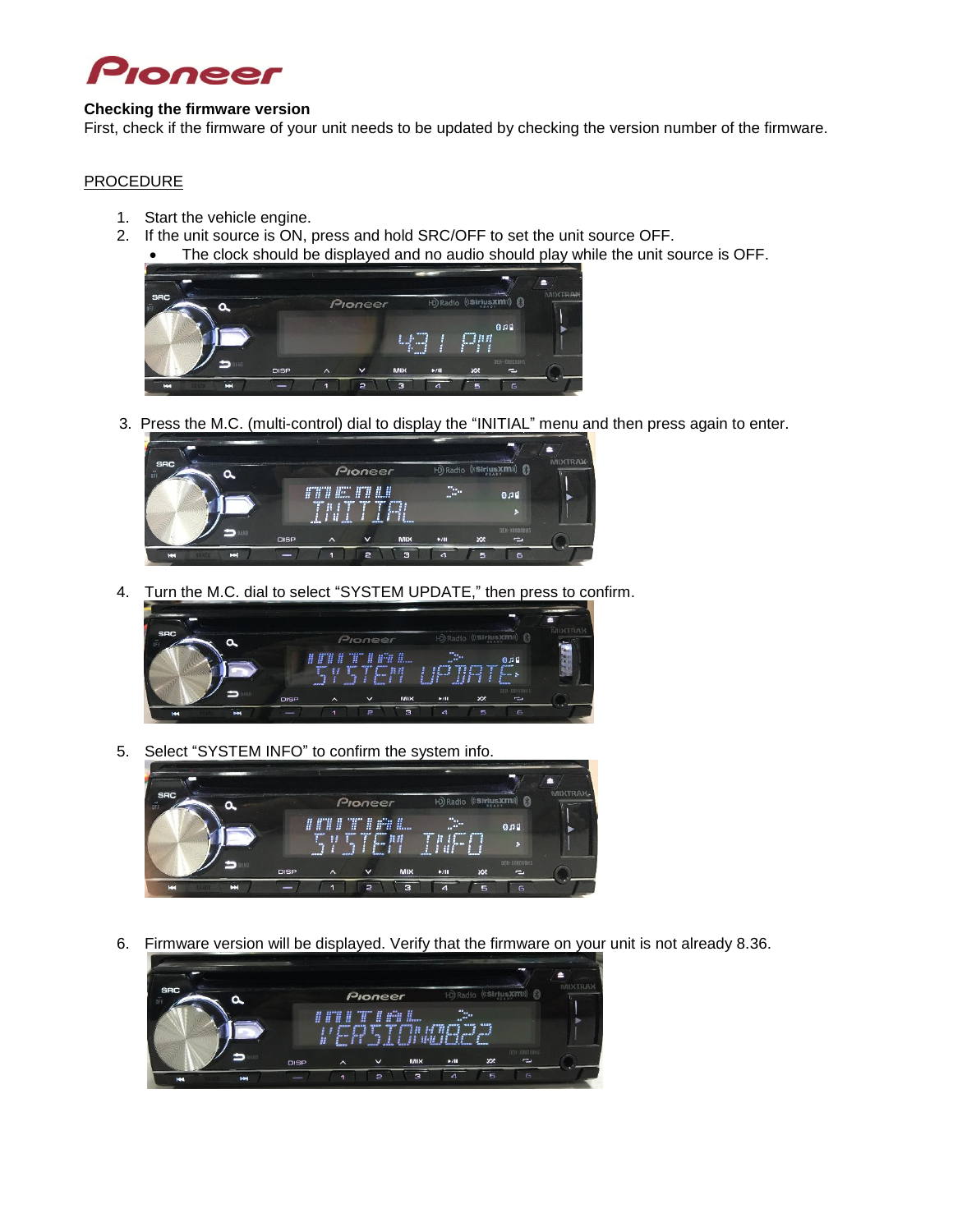![](_page_2_Picture_0.jpeg)

#### **A. Downloading the Firmware Update Files**

- 1. Download the firmware update file by clicking on the following link and finding your product: [pioneerelectronics.com/firmware](http://www.pioneerelectronics.com/firmware)
- 2. Once your download is complete, extract the download file. The downloaded zip file will produce the following file when decompressed: (See the table below)

| FH-X830BHS   | KM592uc.scd |
|--------------|-------------|
| DEH-X7800BHS |             |
| DEH-X8800BHS |             |

| <b>FH-X730BS</b>   |             |
|--------------------|-------------|
| <b>FH-X731BT</b>   |             |
| <b>DEH-X6800BS</b> | KM593uc.scd |
| <b>MVH-X580BS</b>  |             |

| DEH-X6910BT       |             |
|-------------------|-------------|
| DEH-X6900BT       |             |
| MVH-X690BS        | KM600uc.scd |
| <b>MVH-X691BS</b> |             |

**B. Updating the Firmware on Your Unit**

### **IMPORTANT**

| FH-X830BHS         |  |  |
|--------------------|--|--|
| DEH-X7800BHS       |  |  |
| DEH-X8800BHS       |  |  |
| <b>FH-X730BS</b>   |  |  |
| <b>FH-X731BT</b>   |  |  |
| <b>DEH-X6800BS</b> |  |  |
| <b>MVH-X580BS</b>  |  |  |
| <b>DEH-X6910BT</b> |  |  |
| <b>DEH-X6900BT</b> |  |  |
| <b>MVH-X690BS</b>  |  |  |
| <b>MVH-X691BS</b>  |  |  |

- DO NOT perform this firmware update if the model number of your Pioneer CD Receiver is anything other than one of the above models.
- Disconnect any external mobile devices that are currently connected to your unit.
- Ensure that the update file is located within the root (top) folder of your USB storage device. There should be no other files within the USB storage device.
- While your unit is being updated, DO NOT turn off the system's power and DO NOT touch the unit's buttons as this may result in severe damage to your unit.
- DO NOT remove the USB storage device during the firmware update process.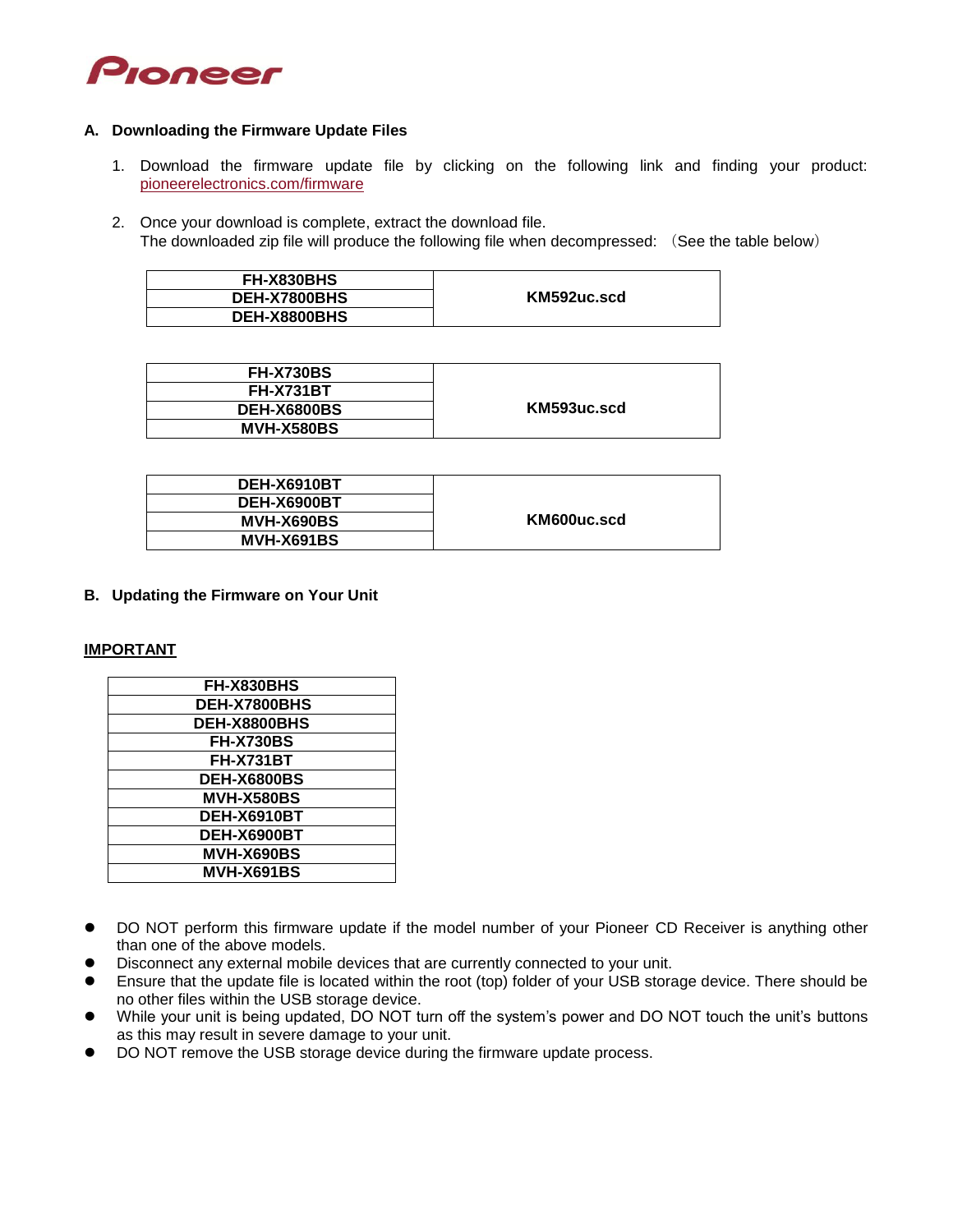![](_page_3_Picture_0.jpeg)

1. Connect a blank (formatted) USB storage device to your computer, and then locate and copy the ".scd" file onto the USB storage device. (See the table below)

| FH-X830BHS         | KM592uc.scd |
|--------------------|-------------|
| DEH-X7800BHS       |             |
| DEH-X8800BHS       |             |
| <b>FH-X730BS</b>   | KM593uc.scd |
| <b>FH-X731BT</b>   |             |
| <b>DEH-X6800BS</b> |             |
| <b>MVH-X580BS</b>  |             |
| <b>DEH-X6910BT</b> | KM600uc.scd |
| DEH-X6900BT        |             |
| MVH-X690BS         |             |
| <b>MVH-X691BS</b>  |             |
|                    |             |

- 2. Start the vehicle engine.
- 3. Connect the USB storage device to the USB input on your unit.
- 4. If the unit source is ON, press and hold SRC/OFF to set the unit source OFF.

![](_page_3_Picture_6.jpeg)

5. Press the M.C. (multi-control) dial to display the "INITIAL" menu and then press again to enter.

![](_page_3_Picture_8.jpeg)

6. Turn the M.C. dial to select "SYSTEM UPDATE," then press to confirm.

![](_page_3_Picture_10.jpeg)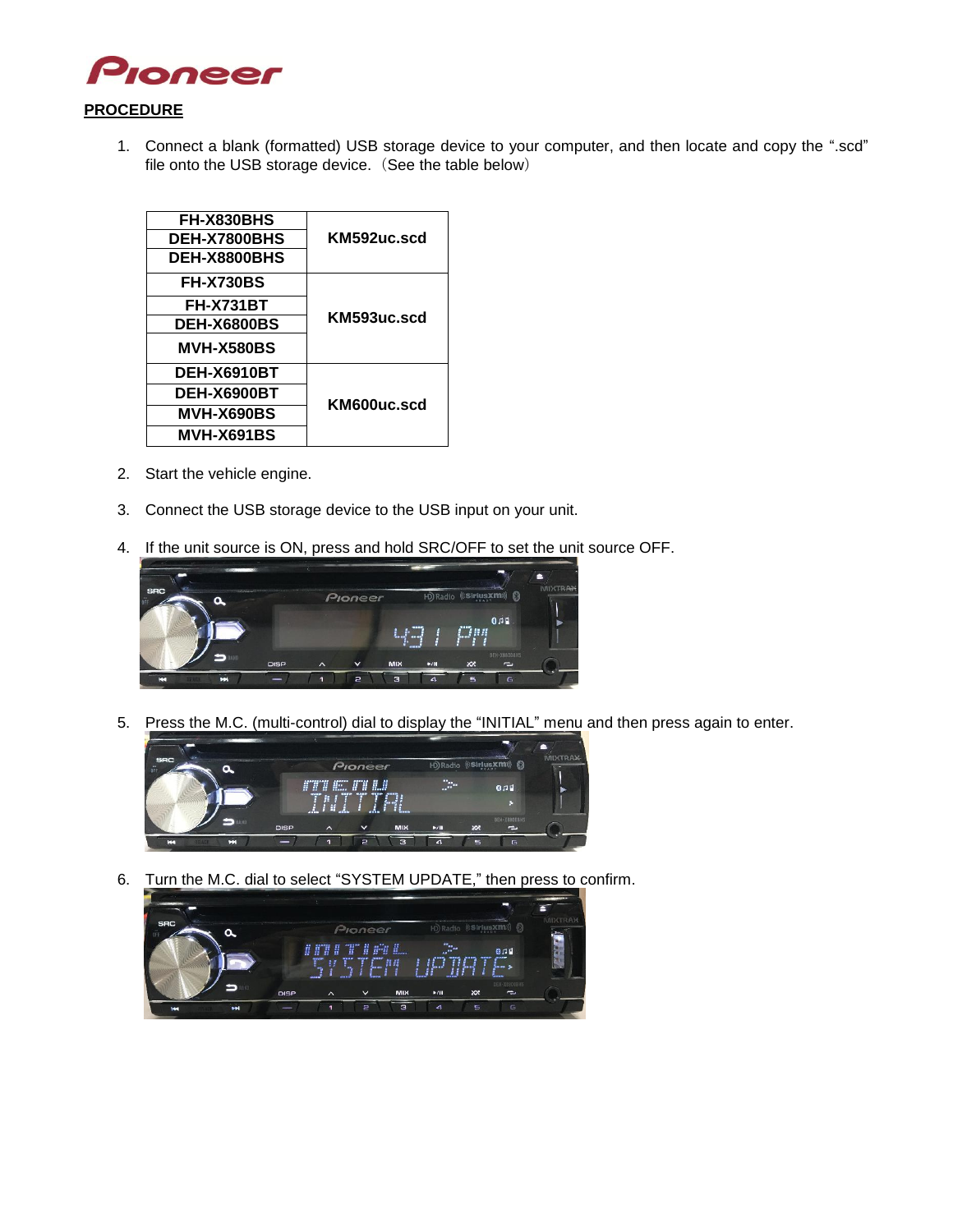![](_page_4_Picture_0.jpeg)

7. Select "S/W UPDATE" for updating the unit to the latest software.

![](_page_4_Picture_2.jpeg)

- 8. The "CHECK FILE" screen appears.
	- If you receive one of the following messages: "FILE ERROR," "ERR->RETRY"
	- proceed with the following instructions.

"FILE ERROR" - Confirm the downloaded file is correct, then restart the update process or try a different USB storage device.

![](_page_4_Picture_7.jpeg)

"ERR->RETRY" - Do not turn off the power! Unit will retry automatically.

9. After starting, there will be a progress bar while updating.

![](_page_4_Picture_10.jpeg)

10. Wait until updating is complete. (Approximately 5 minutes)  $\rightarrow$ The following screen will show if the update ends successfully.

![](_page_4_Picture_12.jpeg)

11. The product will reboot after the update is finished. Do not touch anything even when the screen is blacked out. After it has finished rebooting, the screen will return to the menu screen.

![](_page_4_Picture_14.jpeg)